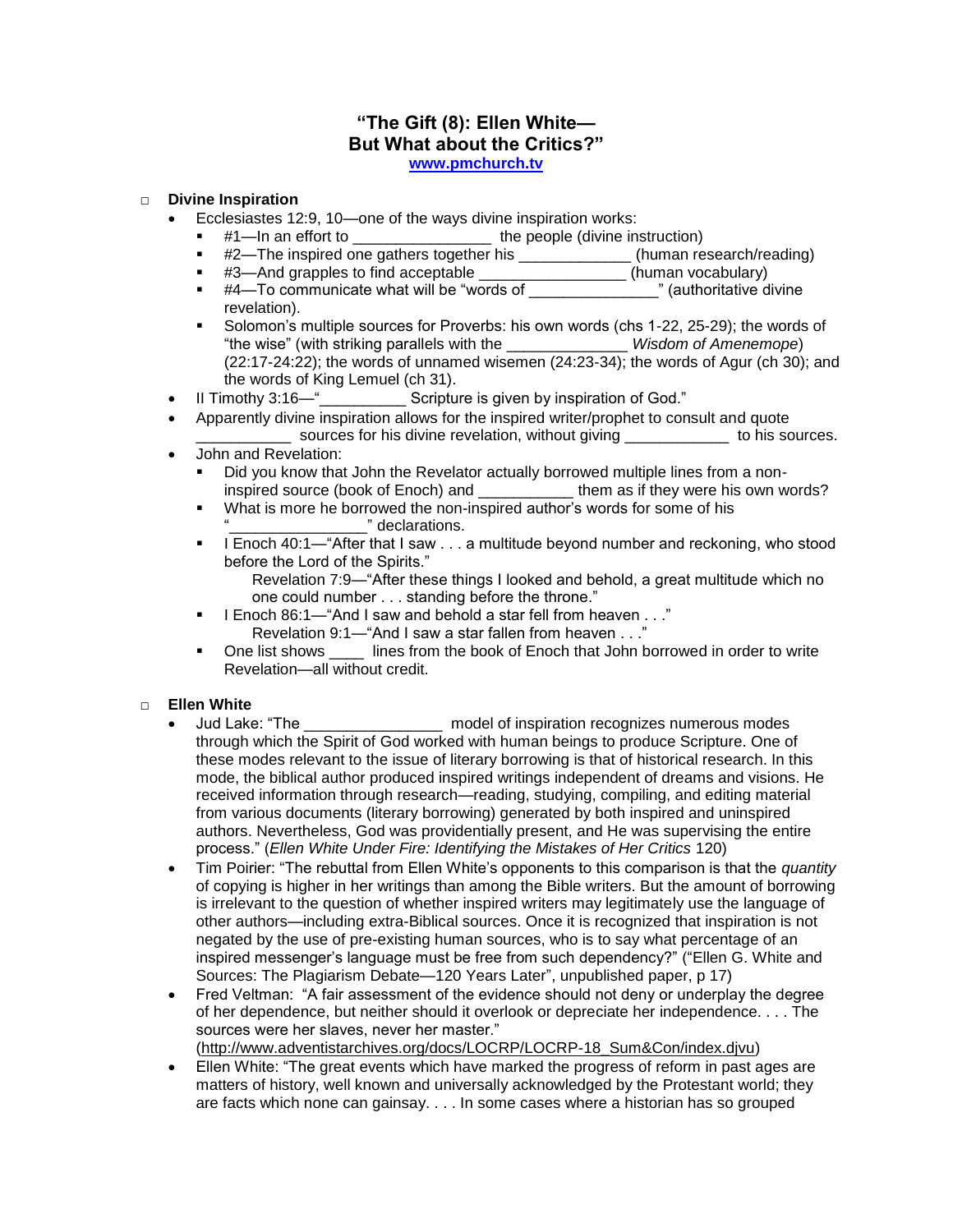together events as to afford, in brief, a comprehensive view of the subject, or has summarized details in a convenient manner, his words have been quoted; but in some instances no specific credit has been given, since the quotations are not given for the purpose of citing that writer as authority, but because his statement affords a ready and forcible presentation of the subject. In narrating the experience and views of those carrying forward the work of reform in our own time, similar use has been made of their published works." (*The Great Controversy* xi, xii)

- Denis Fortin, Jerry Moon: ". . . the practice of borrowing from other authors without giving explicit or detailed credit was widespread among writers of the eighteenth and nineteenth centuries. . . . Although by today"s literary standards this practice is unacceptable, it forms the historical context of Ellen White's own practice. Such a practice was followed, for example, by John Wesley in writing his *Explanatory Notes upon the New Testament.* "It was a doubt with me for some time," he wrote in the preface, "whether I should not subjoin to every note I received from them the name of the author from whom it was taken . . . But upon further consideration, I resolved to name none, that nothing might divert the mind of the reader from keeping close to the point of view, and receiving what was spoken only for its own intrinsic value."" (unpub. encyclopedia ch., p 2)
- Roman Catholic attorney Vincent Ramik: "Based upon our review of the facts and legal precedents . . . Ellen White was not a plagiarist and her works did not constitute copyright infringement/piracy." "It is impossible to imagine that the intention of Ellen G. White, as reflected in her writings and the unquestionably prodigious effort involved therein, was anything other than a sincerely motivated and unselfish effort to place the understanding of Biblical truths in a coherent form for all to see and comprehend.""Considering all factors necessary in reaching a just conclusion on this issue, it is submitted that the writings of Ellen G. White were conclusively unplagiaristic." (quoted in *Adventist Review* September 17, 1981)
- Ellen White: "He [Christ] taught that the word of God was to be understood by all. He pointed to the Scriptures as of unquestionable authority, and we should do the same. The Bible is to be presented as the word of the infinite God, as the example of all controversy and the \_\_\_\_\_\_\_\_\_\_\_\_\_\_\_\_ of all faith." (*Christ's Object Lessons* 39, 40)
- Re: David and Bathsheba, Nathan was a non-canonical prophet—but he had plenty of spiritual experiments of the spiritual spiritual to the set of the set of the set of the set of the set of the
- Merlin Burt: "The The The Constitution in her writings is the same as that of Bible prophets, but the \_\_\_\_\_\_\_\_\_\_\_\_\_\_\_\_\_\_ is different. She expressed that her messages were for the purpose of leading people to the Bible . . . to testify to the centrality and primacy of the Bible. . . . She wrote: "I have a work of great responsibility to do—to impart by pen and voice the instruction given me, not alone to Seventh-day Adventists, but to the world. I have published many books, large and small, and some of these have been translated into several languages. This is my work—to open the Scripture to others as God has opened them to me' [8T 236]." ("Recognizing the Authority of Ellen White's Prophetic Message"—paper read July 2010)
- For further rebuttal of the critics' charges:
	- [www.ellenwhiteanswers.org](http://www.ellenwhiteanswers.org/)
	- [www.whiteestate.org](http://www.whiteestate.org/)

"By their fruits you shall know them"